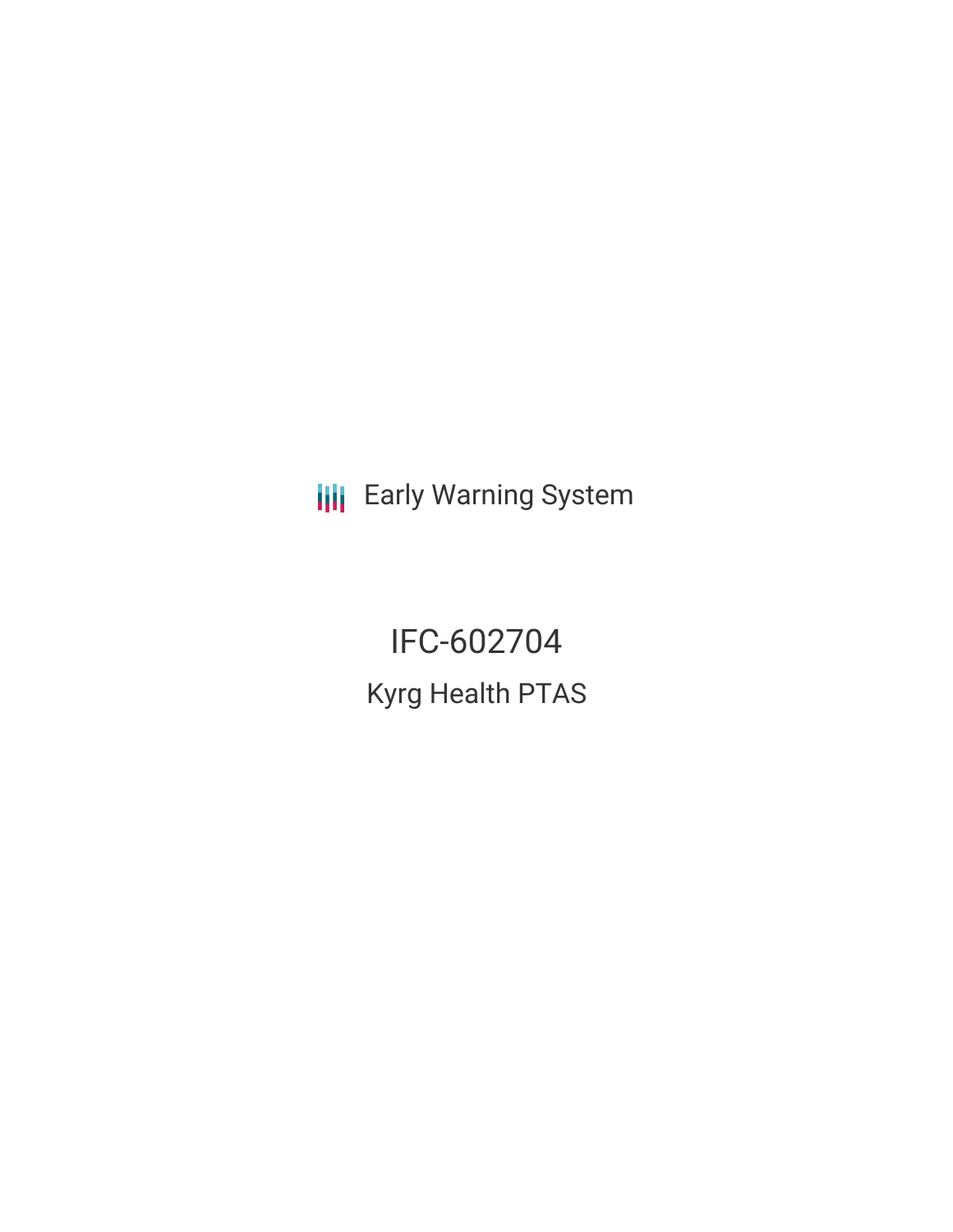

## **Quick Facts**

| <b>Countries</b>               | Kyrgyzstan                                  |
|--------------------------------|---------------------------------------------|
| <b>Financial Institutions</b>  | International Finance Corporation (IFC)     |
| <b>Status</b>                  | Active                                      |
| <b>Bank Risk Rating</b>        | U                                           |
| <b>Voting Date</b>             | 2018-04-13                                  |
| <b>Borrower</b>                | Kyrgyz Ministry of Health                   |
| <b>Sectors</b>                 | Education and Health, Technical Cooperation |
| <b>Investment Type(s)</b>      | <b>Advisory Services</b>                    |
| <b>Investment Amount (USD)</b> | \$0.07 million                              |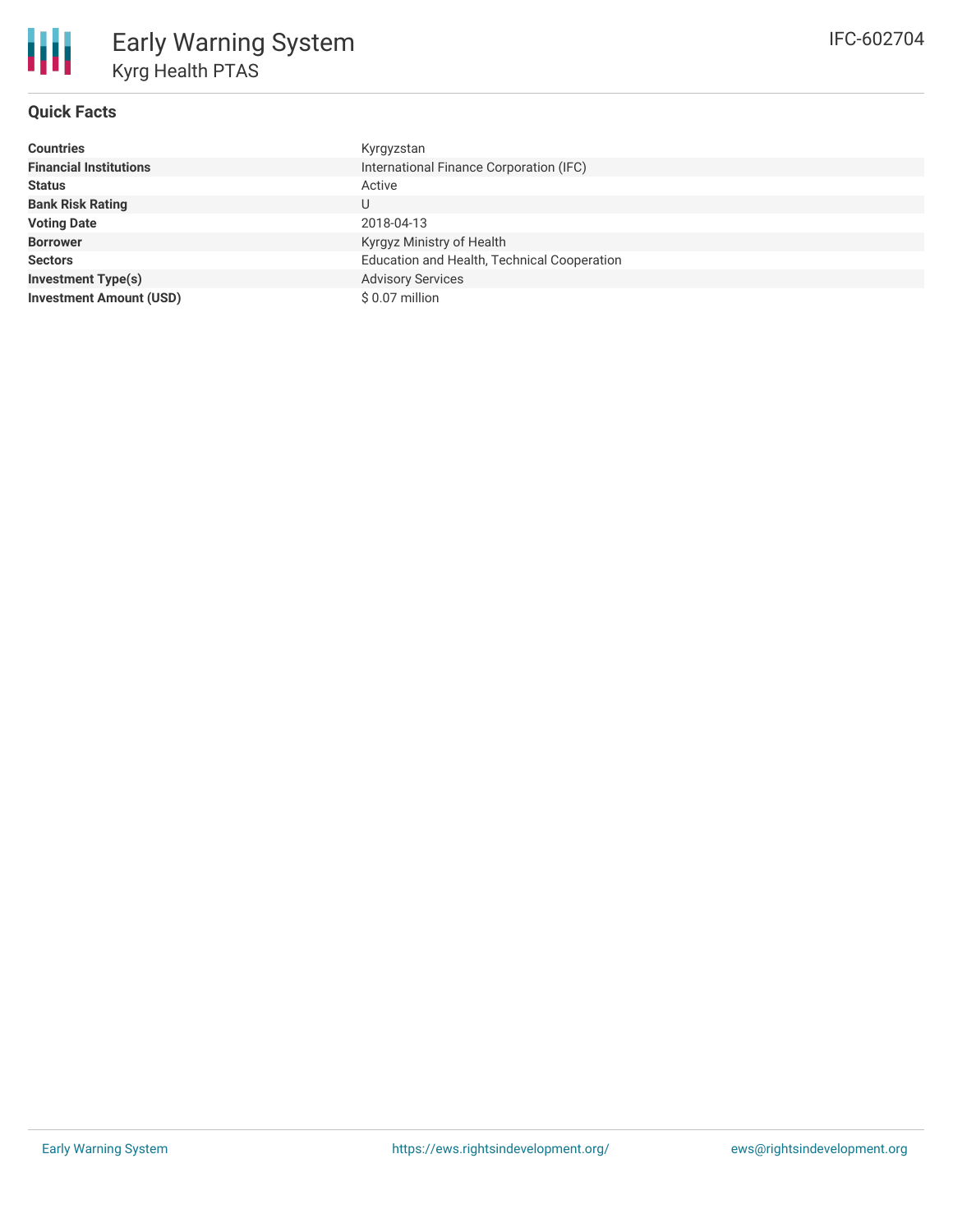

# **Project Description**

This project provides advisory services to Kyrgyz Ministry of Health for the Kyrgyz Dialysis PPP project, including capacity building and contract management.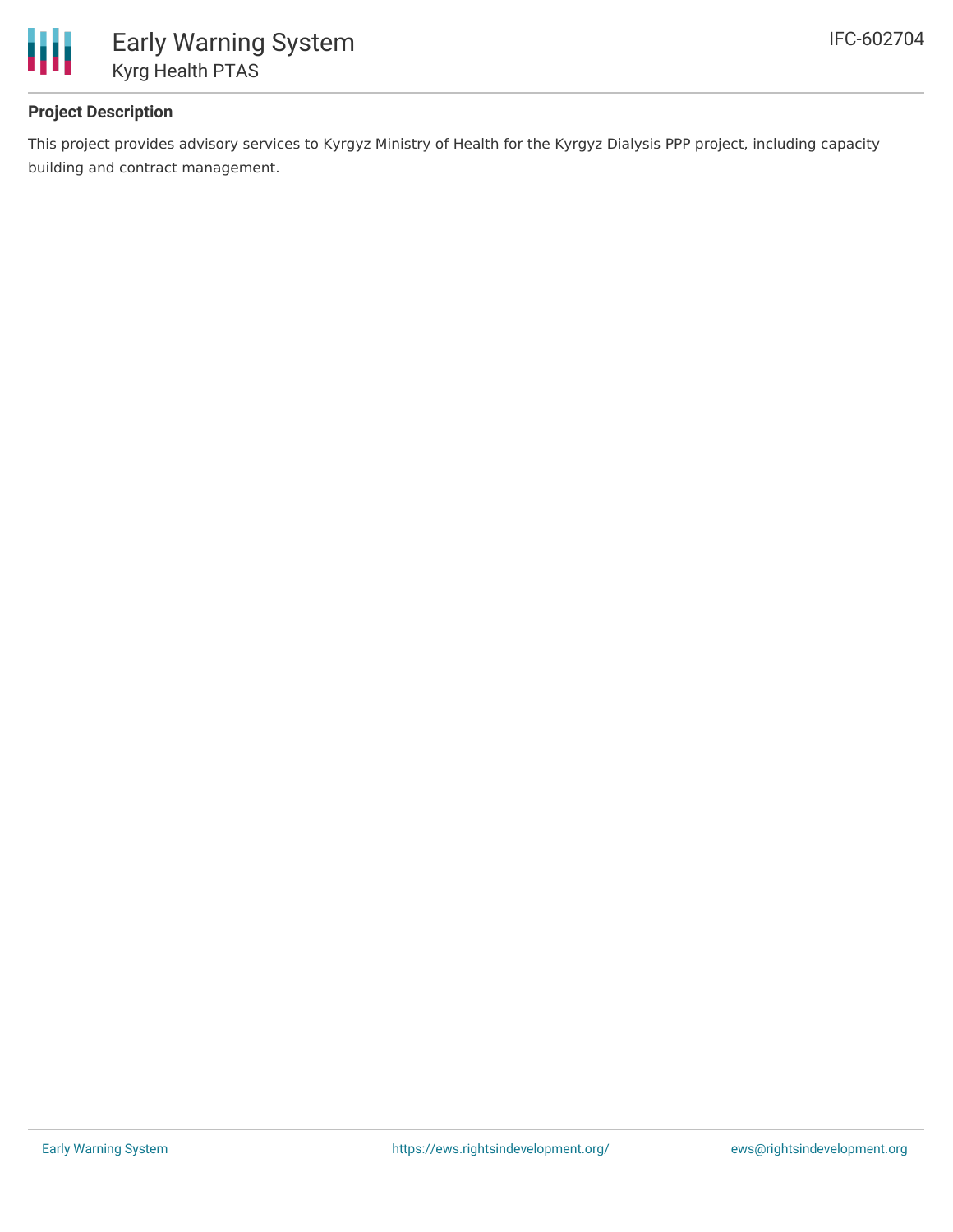

# **People Affected By This Project**

The objective of the Cooperation Agreement is to build capacity and support Ministry of Health in addressing technical and legal issues in relation to the PPP Agreement signed between the MoH and Fresenius Medical Care for Dialysis PPP.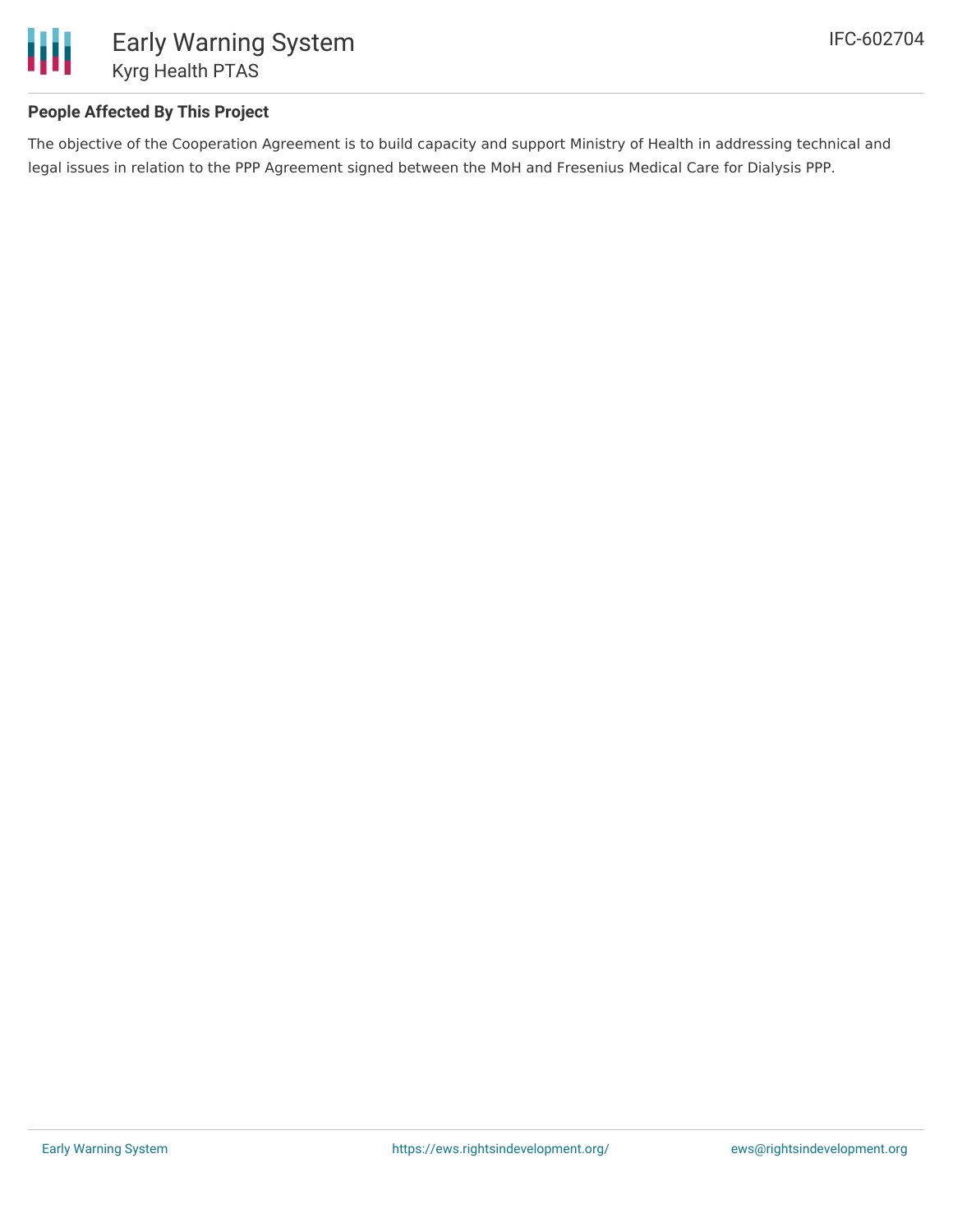### **Investment Description**

• International Finance Corporation (IFC)